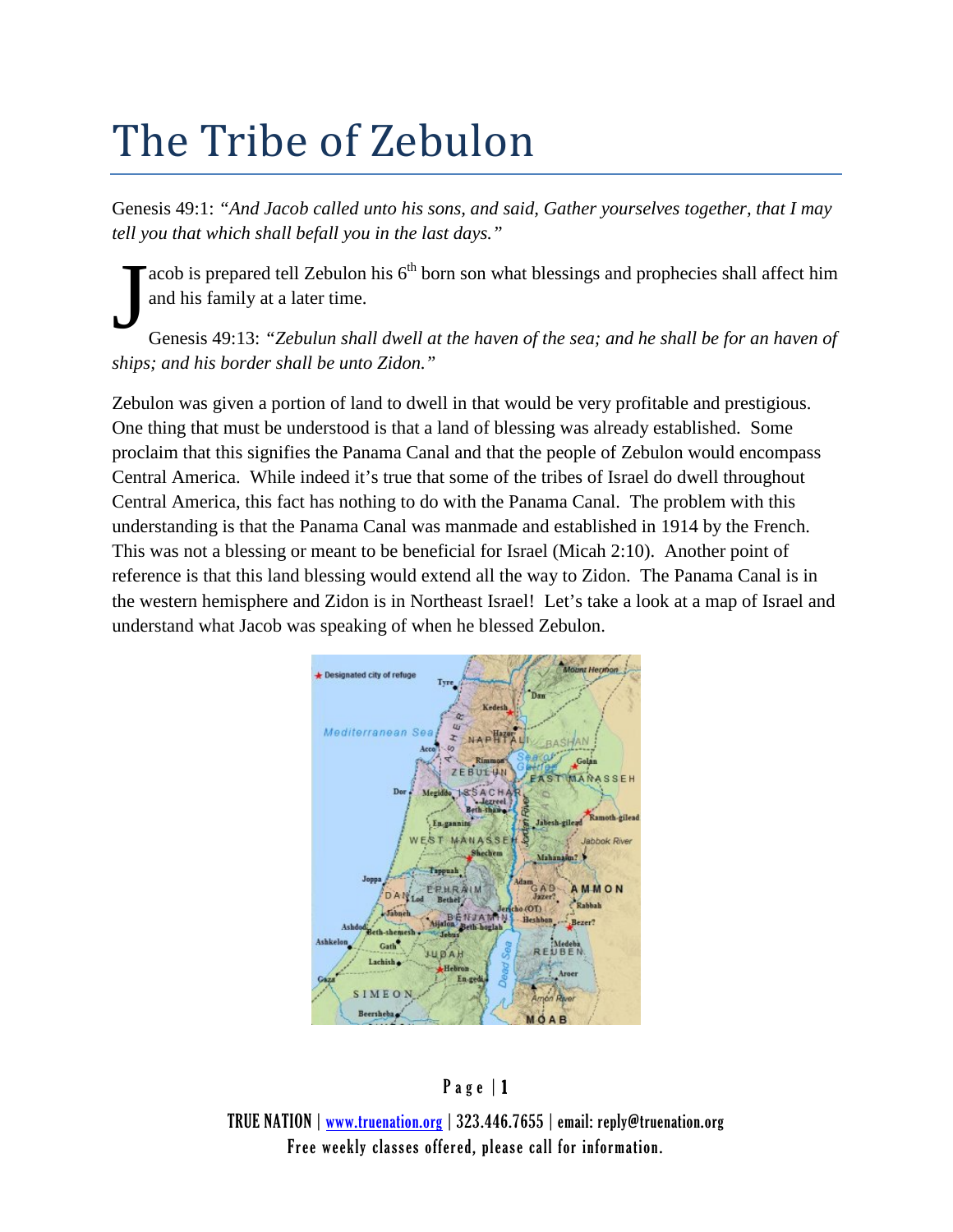Zebulon being a "haven of the sea," refers to their land. Zebulon's land was a coastal land inheritance that was widely used for fishing, trade, imports and exports of various supplies. To the east, was the sea of Galilee, to the west was the Mediterranean Sea, and the northern portion extended all the way to Zidon. Zidon is a coastal city that was well known for its fishing community and being a prime source for fishing business.

Ezra 2:59-62: *"[59] And these were they which went up from Tel-melah, Tel-harsa, Cherub, Addan, and Immer: but they could not shew their father's house, and their seed, whether they were of Israel: [60] The children of Delaiah, the children of Tobiah, the children of Nekoda, six hundred fifty and two. [61] And of the children of the priests: the children of Habaiah, the children of Koz, the children of Barzillai; which took a wife of the daughters of Barzillai the Gileadite, and was called after their name: [62] These sought their register among those that were reckoned by genealogy, but they were not found: therefore were they, as polluted, put from the priesthood."*

Remember Israel was always recognized by genealogy (I Chronicles 9:1) never by land. The bloodline of the Priests was sacred and it was forbidden to claim a tribe if you had no verifiable records to prove your lineage.

Deuteronomy 33:18-19: *"[18] And of Zebulun he said, Rejoice, Zebulun, in thy going out; and, Issachar, in thy tents. [19] They shall call the people unto the mountain; there they shall offer sacrifices of righteousness: for they shall suck of the abundance of the seas, and of treasures hid in the sand."*

Geographically the Tribe of Issachar would be neighbors with Zebulon, which is one of the blessings Moses spoke of regarding Zebulon (Deuteronomy 33:1). If you notice the land inheritance, Issachar is at the southern border of Zebulon. Together, Zebulon and Issachar would play a part in Israel offering righteous sacrifices to the Most High. We should know that there was nothing righteous going on in Central America and Mexico amongst the Aztec and Maya when they made sacrifices to idols and heathen deities.

1 Chronicles 12:32: *"And of the children of Issachar, which were men that had understanding of the times, to know what Israel ought to do; the heads of them were two hundred; and all their brethren were at their commandment."*

Due to the fact that Issachar was blessed with understanding of times, they assisted in helping Israel know when it was time to make sacrifice, keep holy days, go to war etc. They completely understood the moon cycles and all Israel awaited their commandment in order to worship The Most High.

## Page | 2

TRUE NATION | [www.truenation.org](http://www.truenation.org/) | 323.446.7655 | email: reply@truenation.org Free weekly classes offered, please call for information.